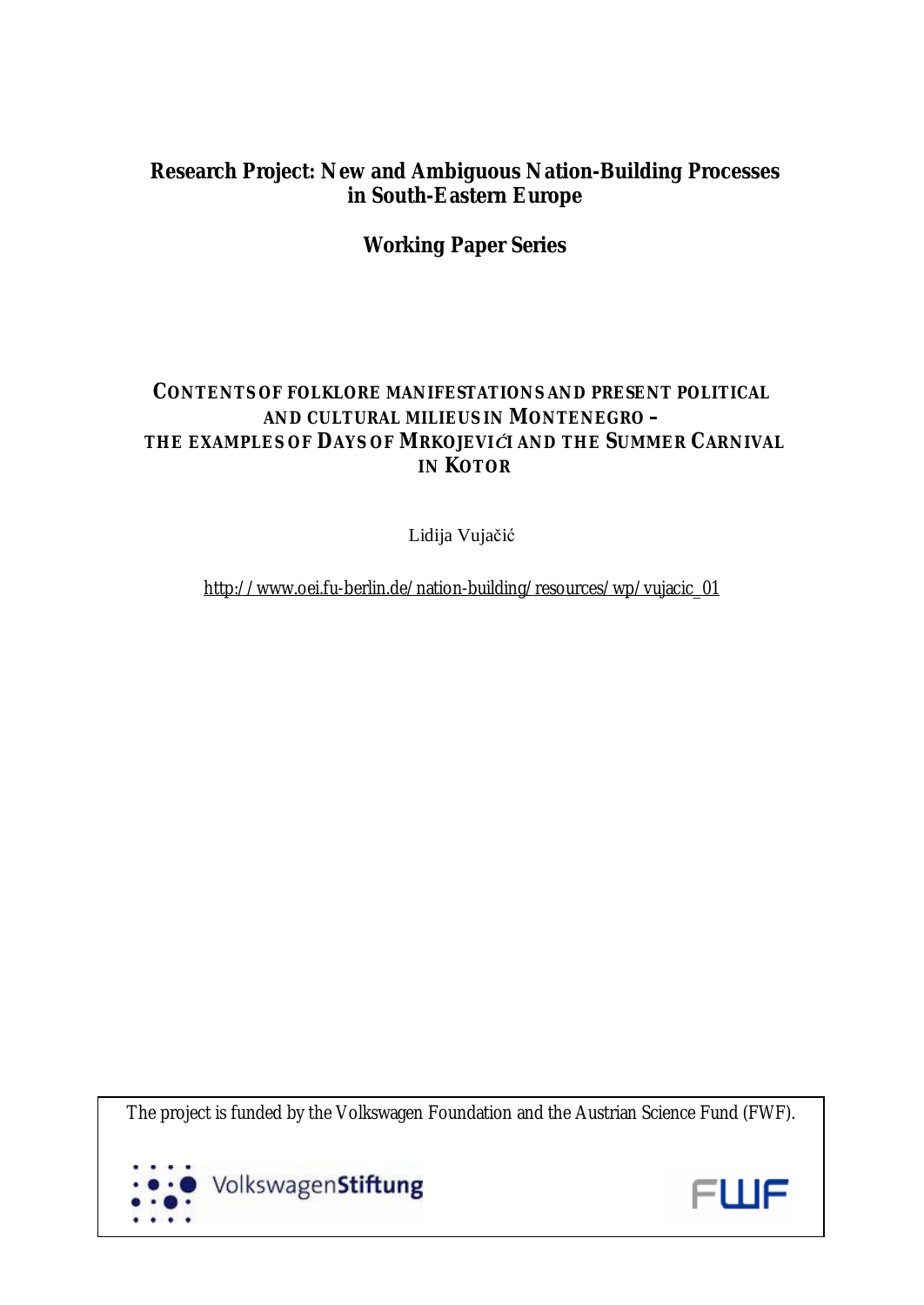## **Contents of folklore manifestations and present political and cultural milieus in Montenegro – the examples of** *Days of Mrkojevići* **and the** *Summer Carnival* **in Kotor**

#### Lidija Vujačić

#### **Abstract**

The main concern of this paper is the symbolic implications of several contemporary folklore events in Montenegro. Fundamentally, these events are institutionalized audiovisual forms through which folklore creativity, infused with "national values," is presented and distributed. In addition to the institutionalized individual emotions, interests and group beliefs, folklore manifestations are expressions of larger political processes. This means that their contents are in correlation with the governing political-cultural matrix of the country, which also corresponds with laws of media culture and economy.

The legitimacy and range that a folklore manifestation has, depends on the priorities defined by its organizers, the participants, the main characteristics, and the location of the manifestation. . Another extremely important factor is proper media presentation of the event. This factor plays a crucial role in the process of the distribution and consumption of the event, as well as its symbolism. The examples that I use in this analysis are two recent folklore manifestations, Days of Mrkojevići (Dani Mrkojevića) in Bar and The Summer Carnival (Ljetnji karneval) in Kotor, which, with planned and strategic support from the state establishment, have established themselves as powerful folklore displays for modern Montenegro.

**Key words:** folklore manifestations, "old" and "new" folklore, "usage" of folklore.

#### **INTRODUCTION**

Folklore heritage has a significant and direct influence on the construction of national identity, as well as on changing the processes of national identification. By reinterpreting folklore contents or forming new folklore meanings (so-called new folklore), folklore has a not only profound functional but also symbolic effect on nation-building tendencies. For that reason, this paper will consider both the functional and symbolic values of folklore. I will also pay special attention to the mass "usage" of folklore in the context of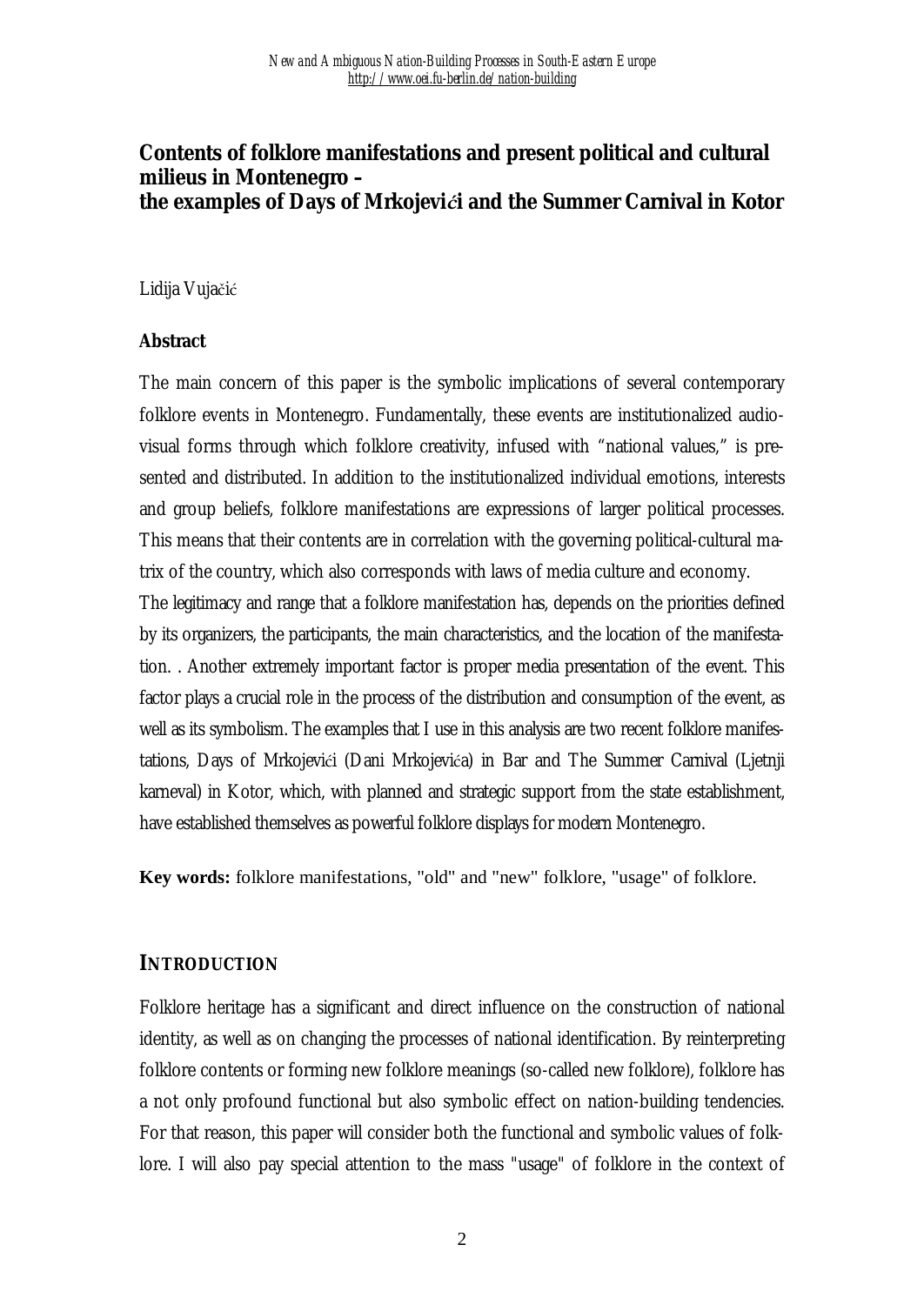public (cultural) events, its representation in media, as well as its consumption by the wider public.

The main subject of this paper is primarily focused on questioning the correlation of the contemporary contents of folklore manifestations and the current ideological and cultural milieus in contemporary Montenegro. Also, the analysis investigates the media representation and circulation of specific folklore manifestations. I analyze the following parameters: a selection of folklore themes and contents which are presented in a specific media, the volume of representation, and the national and ideological "colors". For the first phase of this research, I examine two folklore manifestations, *Days of Mrkojevici* (*Dani Mrkojevića*) in Pečurice (Bar) and *Summer Carnival* (*Ljetnji festival*) in Kotor. For the broader scope of this project, however, I will include a wider time scale ranging from 1945 until today, and also several other folklore events and manifestations.<sup>1</sup>

Although there are many cultural and folklore manifestations<sup>2</sup> in Montenegro, especially along the coastal areas, there is a reason for selecting *Days of Mrkojevici* and *Summer Carnival* for this research. It seems that, with strategic support from the state establishment, these two manifestations have become a primary scene for national identification in the new Montenegro. The first of these two manifestations, *Days of Mrkojevici*, has an underlying concept of presenting Montenegro as a multiethnic state. The *Summer Carnival* in Kotor promotes Montenegro as a country rooted within a firm Mediterranean tradition.

The main aim of this research is to show that *Days of Mrkojevici* and *Summer Carnival*, together with other folklore manifestations in Montenegro, are, for the most part, connected to national heritage, although this is influenced by the aims and interests of the

 $\overline{a}$ <sup>1</sup> My project title is: *Distribution of folklore heritage in the media (with an emphasis on institutionalized folklore manifestations in Montenegro).* This project will investigate different "kinds" of folklore manifestations which can be divided into: a) institutional (state government supported) manifestations which are basically related to an official cultural concept, and because of that, to current national/state interests. *Summer Carnival* can be understood as a part of this group, and to some extent, *Days of Mrkojevici* as well. b) Traditional (noninstitutionalized) manifestations, including for example, seasonal or occasional gatherings of smaller numbers of people gathered around a common cult, descent (for example, during the 1990s, gatherings of different clans were very popular; some media, especially the daily paper *Pobjeda*, has been publishing much information on these gatherings).

<sup>2</sup> Internet site of National Tourist Organization of Montenegro (Ministry of Tourism of Montenegro, RCG) [www.visit-montenegro.org/fest/kalendar.htm](http://www.visit-montenegro.org/fest/kalendar.htm) presents, among others, these manifestations in the calendar: *Mimosas' Day* (Praznik mimoze) in Herceg Novi, Baošići, Djenovići, Kotor and Tivat, *Carnival fiestas* in Kotor, *Tripundays Celebration* (Tripundanske Svečanosti) in Kotor, *Bokeljska Night* (Bokeljska noc) in Tivat, Days of Camellias (Dani kamelije) in Kotor/Stoliv, Zusenica Fest in Tivat, *Cross of Vladimir* (Vladimirov krst) in Bar, *International Carnival* (Internacionalni karneval) in Budva, *Days of Mrkojevići* (Dani Mrkojevica) in Bar, *Fasinada* in Perast, *Summer Carnival* (Ljetnji karneval) in Kotor, *Day of Boka Navy* (Dan Bokeske mornarice) in Kotor, *Tivat Summer Fiestas* (Tivatske ljetnje feste), *Barski Ljetopis*, *International Band Festival* (Medjunarodni festival klapa) in Perast, *Gatherings Under the Old Olive Tree* (Susreti pod starom maslinom) and *Maslinijada* in Bar etc.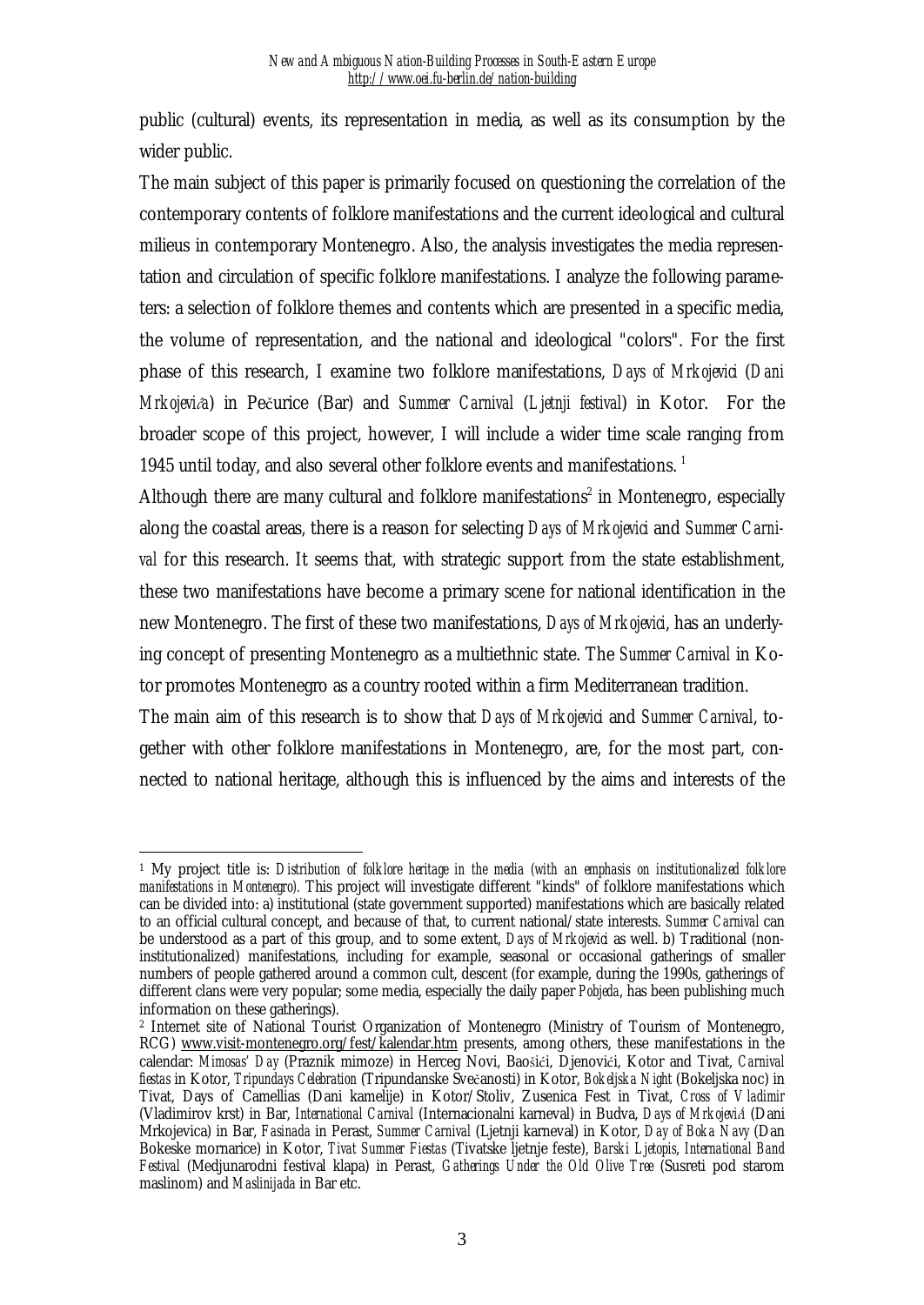organizers or so-called patrons<sup>3</sup>. In this paper I argue that the organizational frame of these festivals, the character of their location, the profile/character of the participants, and the media representation of these events, show explicit cultural, political, and especially recently, strong economic engagement directed towards encouraging tourist attraction.

Montenegro is a state whose economy is primarily focused on tourism. State institutions therefore also have the function of organizing and presenting folklore heritage, and they are and increasingly targeting networking with other similar folklore events internationally. In that sense, we can observe that some of the current manifestations and parades have a pronounced folkloric content, despite the fact that they are contemporary events, evolving from modern culture, such as the carnivals and their "renewed" interpretation in Montenegro coast. These festivals are different from the traditional forms of medieval carnivals, and this is why I believe that for analytical purposes we need to make distinctions between "classical" folklore based on older cultural content and funds, and the socalled "new folklore" (or invention of tradition) which has not only grown directly from recent past, but has also been modified in accordance with laws of popular culture disseminated through the contemporary market economy.

Montenegro is particularly interesting for this kind of research. Bearing in mind that Montenegro, from 1945 until today, has been through various social, cultural, linguistic, and, political transformations, I argue that folklore is a vivid sign of social changes. In fact, by analyzing the form, the organizational structure<sup>4</sup>, the availability of information and, the interpretation of folklore contents in public life through mass media, we can trace different models of "traditions" and cultural-political programs in different political systems of Montenegro.

Also, the contemporary interpretation of folklore contents, is based mostly on media distribution, and reflects how Montenegro views (and realizes) itself as a multicultural (influenced by Mediterranean, medieval and oriental civilizations), multi-confessional (Orthodox, Islamic and Catholic traditions), and as a multinational setting.

 $\overline{a}$ <sup>3</sup> *Pokrovitelj* is a term most widely used when referring to larger manifestations which are, as a rule, organized or monitored by state institutions according to the cultural-ideological projections of governing structure.

<sup>4</sup> The organizational structure has been changing throughout the "history" of folklore manifestations in Montenegro. If we consider the initiators of these manifestations, changes are evident. So, for example, during the 1950s or 1960s, many organizers were enthusiasts and even political commissars, and patrons were cultural centers and local communities. Later the main role was given to amateur or professional ensembles that were part of Secretary of Culture, Ministry of Culture and the Ministry of Tourism. Today the main initiators and organizers fall under the domain of the NGO sector (as is the case with the *Days of Mrkojevici* and *Summer Carnival*).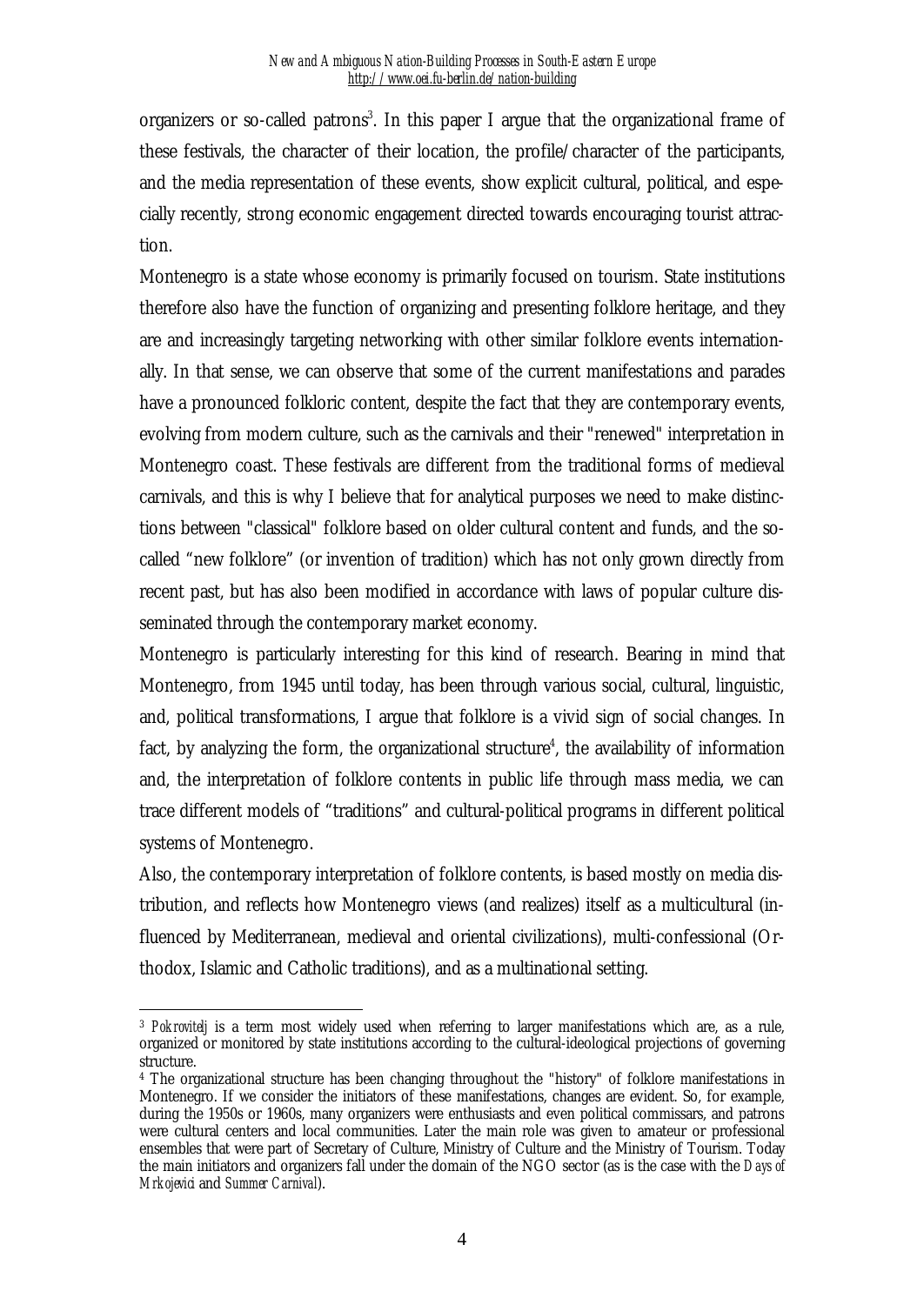## **Definition of the terms "folklore" and "folklore manifestations"**

*Folklore*, more specifically, *folklore creativity* according to the predominant ethnographic approach in former Yugoslavia following the German model of Volkskunde, is a combination of ideas, categories, norms, and activities based on a cultural (traditional) heritage of an ethnos, nation or a cultural space. More precisely it is defined as: 1. Traditional culture (art education, craftwork, costumes and architecture); 2. Folklore of dance and music; 3. Folklore of "ideas" - customs, beliefs, medicine, religion; 4. The art of words - stories, oral reports, epic and lyric poetry, ballads, proverbs, riddles (see: Pešić, R, Milošević-Đordjević N. 1984: 83). This approach also presumes that authenticity (originality) of folklore has continuity and is maintained throughout the generations. This approach is also concerned with preservation of authenticity (or reformulation into new authenticity), as well as protection of folklore heritage. In other words, that is what makes folklore a special value of national importance.

*Folklore manifestations*: These are institutionalized audio-visual forms through which folklore creativity is presented, preserved and distributed. According to this approach, a folklore manifestation is an original concept of national, regional or local importance, which can become a "public good with elements of fetishization". (Krstanović-Lukić, M. 2004: 55). For that reason, folklore manifestations can be analyzed by focusing on their different social aspects, but also by underlining their functionalistic roles.

a) In the first place, folklore manifestations are transmitters of cultural (traditional) heritage through time (if we assume that the originality and authenticity is preserved) in one cultural/social setting; b) Furthermore, as public displays or parades, they reflect a wider socio-cultural (aesthetically valuable) aspect; c) They are a reflection of economic, and above all, political situations. For this reason I insist on thorough examination of the actors who are involved in their organization. Crucial questions that will enable the analysis to go beyond the discussion on authenticity and originality will include, for example: Who is organizing the events? Where? Why? Who is financing and sponsoring the events? And who is the target group?

### **Methodology and research sources**

I approach the analysis of folklore contents, which are institutionalized in the form of manifestations, by paying close attention to cultural-historical and symbolic-functional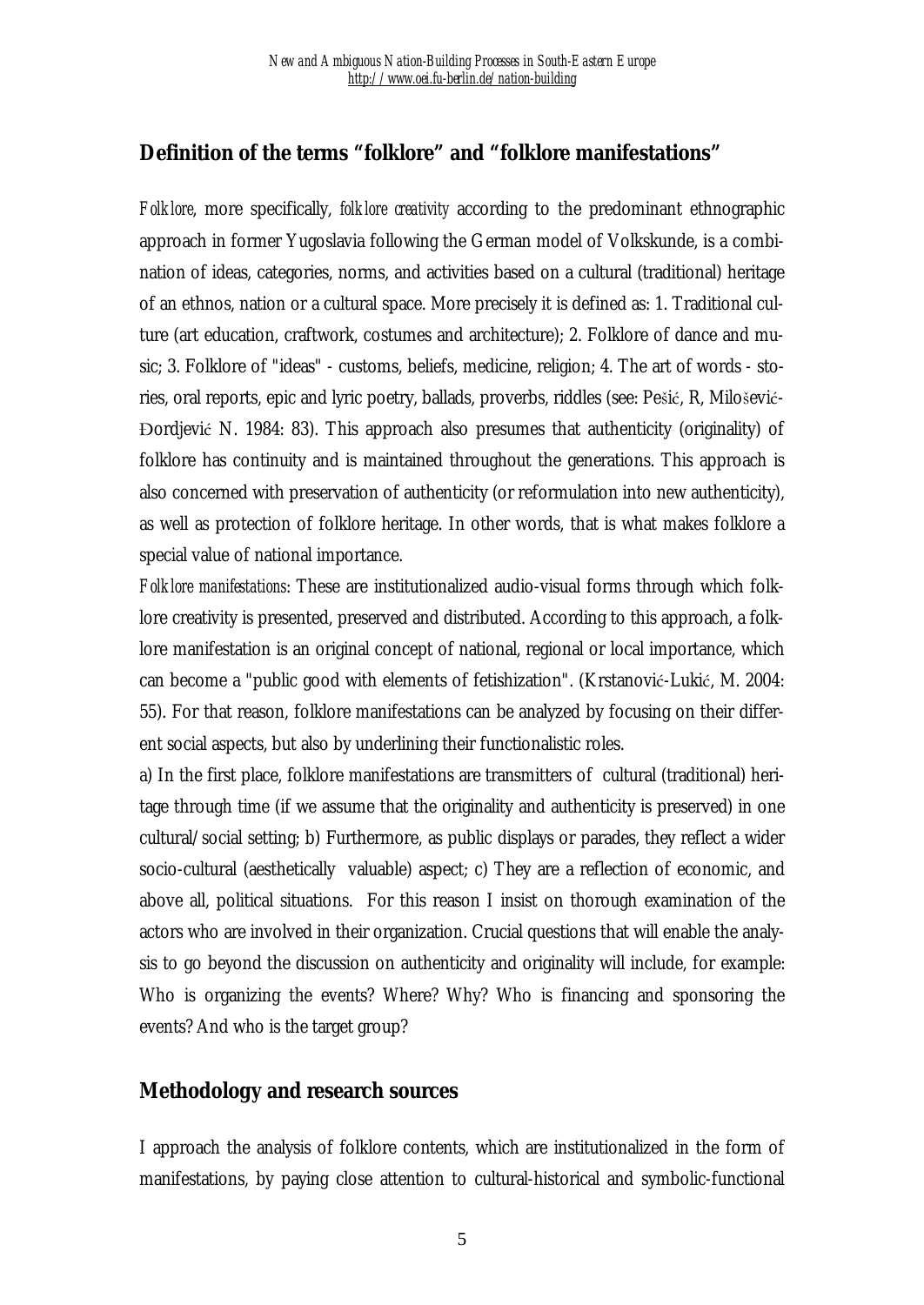orientations. The first (cultural-historical) category, will allow me to make an index of the different "types" of folklore manifestations, the transformation of their contents, the differences in organization and promotion of folklore/cultural symbols in public, especially through mass-media etc. With a comparison we may identify the consequential connections between the dominant folklore contents and the official cultural-ideological scene in Montenegro (such as the attitudes of the political elite towards national questions, the condition of political or socio-economical (in)stability, dominant stereotypes and relations with other nations and ethnicities in Montenegro and in its surroundings etc.). At the same time I will attempt to explain their symbolism and "usability" with the symbolic-functionalistic analysis.

Part of the material for this analysis is gathered through fieldwork (by immediate observation and by interviewing participants and observers of the manifestations). The second kind of sources rely – at this stage of my research – on internet presentations from the organizers, local electronic media, government internet sites (NGO registers, NGO budget, calendars of tourist events in Montenegro, national and local tourist organizations), as well as texts from some of the daily newspapers. For the rest of the research, I will further include archival resources from the printed media (like from the daily newspapers: *Pobjeda, Vijesti, Dan, Republika*).

## **Example I: Days of Mrkojevići (Dani Mrkojevića) in Pečurice/Bar**

## **Description of the manifestation**

This is a three day folklore manifestation which is also registered as a cultural event. It has been held annually during the last week of July $^5$  in Mrkojevici $^6$  (Pecurice, Bar municipality), since 2004. This manifestation has a multimedia character and represents:

- Regional folklore specificities. Some of the performances, for example, the Mrkovska celebration song (Mrkovska svečana pesma).have been presented here for the first time. Within the scope of this manifestation, for the first time an

 $\overline{a}$ <sup>5</sup> This year, *Days of Mrkojevici* was held in front of the Mrkojevici Elementary School in Pecurice on 23 , 24, and 25 July, by decision of Executive Board of NGO Mrkojevici on 15 May 2007.

<sup>&</sup>lt;sup>6</sup> Mrkojevici are a local community in the Bar municipality covering an area of over 90 km<sup>2</sup> of fertile land and 13 km of Montenegrin coast, including Veliki pjesak and Utjeha beaches. 3 500 people live in Mrkojevici. Population of this fertile land mostly lives from agriculture, especially of traditional growing of olives, or working in nearby towns (Bar and Ulcinj). It is characteristic for Mrkojevici that large part of its population has emigrated mostly for economic reasons (see: [www.bar.cg.yu\)](http://www.bar.cg.yu)).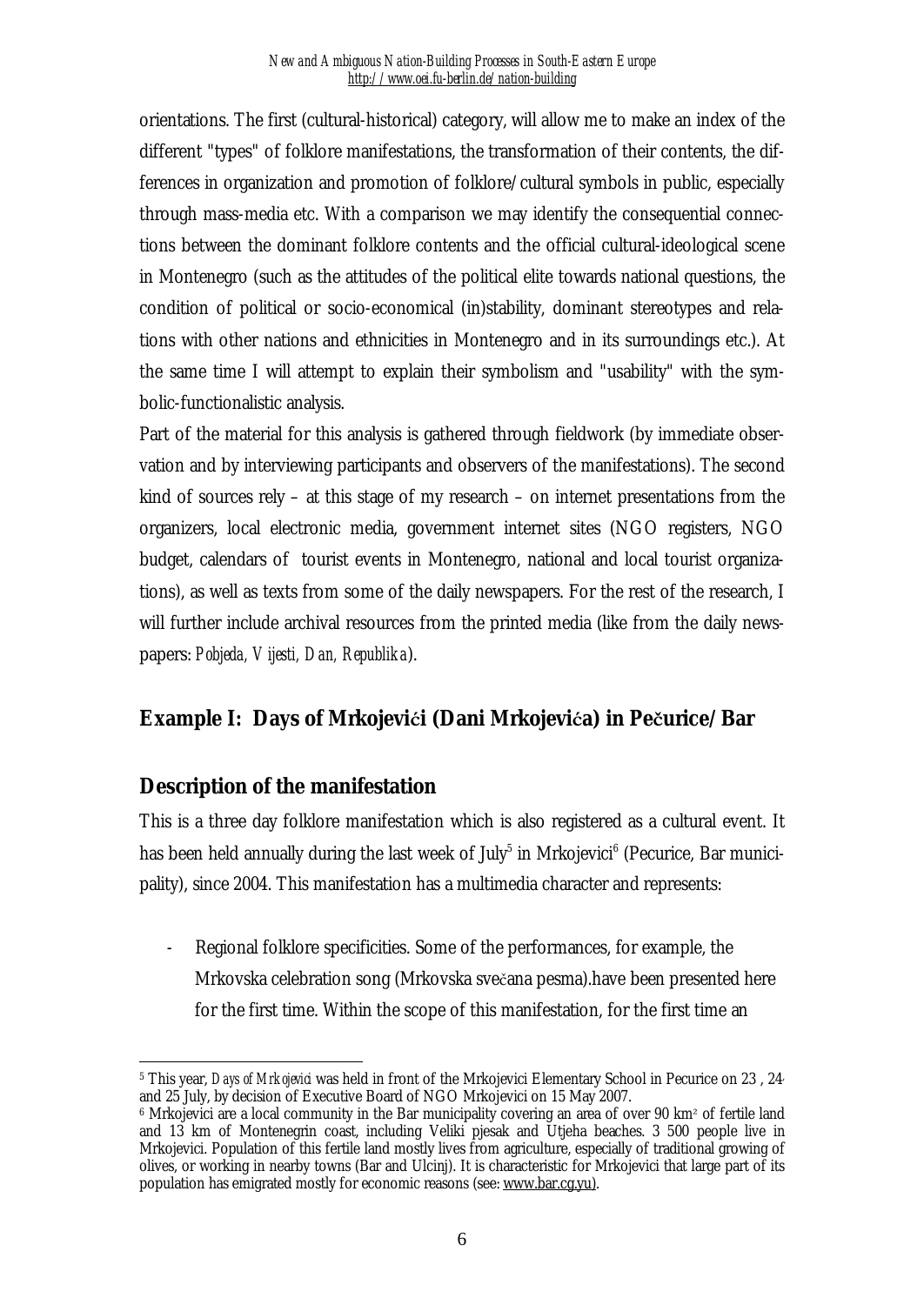ethnographic exhibition was organized, so-called "Old Mrkovska House" ("Stara Mrkovska kuća") (see: Pobjeda, 22 July 2005.);

- Organizing exhibitions, concerts, book promotions, round tables on topics that are in connection with Mrkojevici region (past and present) and future local economic development;
- Organizing sports events (traditional and new sports);
- Presentation of folklore (amateur) ensembles from Bar;
- Organizing a presentation of the local/national cuisine.

The preparations for the manifestation involve more than one hundred of volunteers. For organizing the sport and entertainment events more than five hundred people participate, while the number of visitors is measured to be in the thousands (see: [www.mrkojevici.org\).](http://www.mrkojevici.org)) These numbers reveal the importance that both participants and observers attach to the manifestation.

The wider public is also informed about the manifestation. Throughout the manifestation, the majority of Montenegro printed media reports widely on its programmes<sup>7</sup>.

## **Aims of the manifestation**

In the words of the organizers, there are two main goals for this manifestation. The first is to promote the traditional values and cultural identity of the Bar region in the presence of a multitude of visitors and tourists. The activities of the organizers and the participants of the manifestation are also very much based on developing connections with the Diaspora, and the strengthening of multiculturalism. The following quote from one of the visitors to the NGO Mrkojevici Internet forum  $8$  in 2006 reveals this:

Wednesday, 25 July 2007.

 $\overline{a}$ <sup>7</sup> Programme of the manifestation *Days of Mrkojevici,* 2007.

Monday, 23 July 2007.

<sup>21:00</sup> \* Official opening of the manifestation

<sup>21:30</sup> \* Cultural-entertaining program

<sup>23:00</sup> \* Opening of the exhibition of paintings from "Most" gallery from Podgorica Tuesday, 24 July 2007.

<sup>19:00</sup> \* Final game of volleyball for women

<sup>20:00</sup> \* Final game of volleyball for men

<sup>21:30</sup> \* Promotion of the project "Multimedia presentation of Mrkojevici"

<sup>11:00</sup> \* Third gathering of emigrants - "Role of diaspora in future development"

<sup>19:30</sup> \* Final game in rope-pulling competition

<sup>20:00</sup> \* Parade football game

<sup>21:00</sup> \* Proclamation of winners in sport tournaments

<sup>22:00</sup> \* Entertainment night

<sup>8</sup> [\(http://pub29.bravenet.com/forum/2430621998/show/616285\)](http://pub29.bravenet.com/forum/2430621998/show/616285))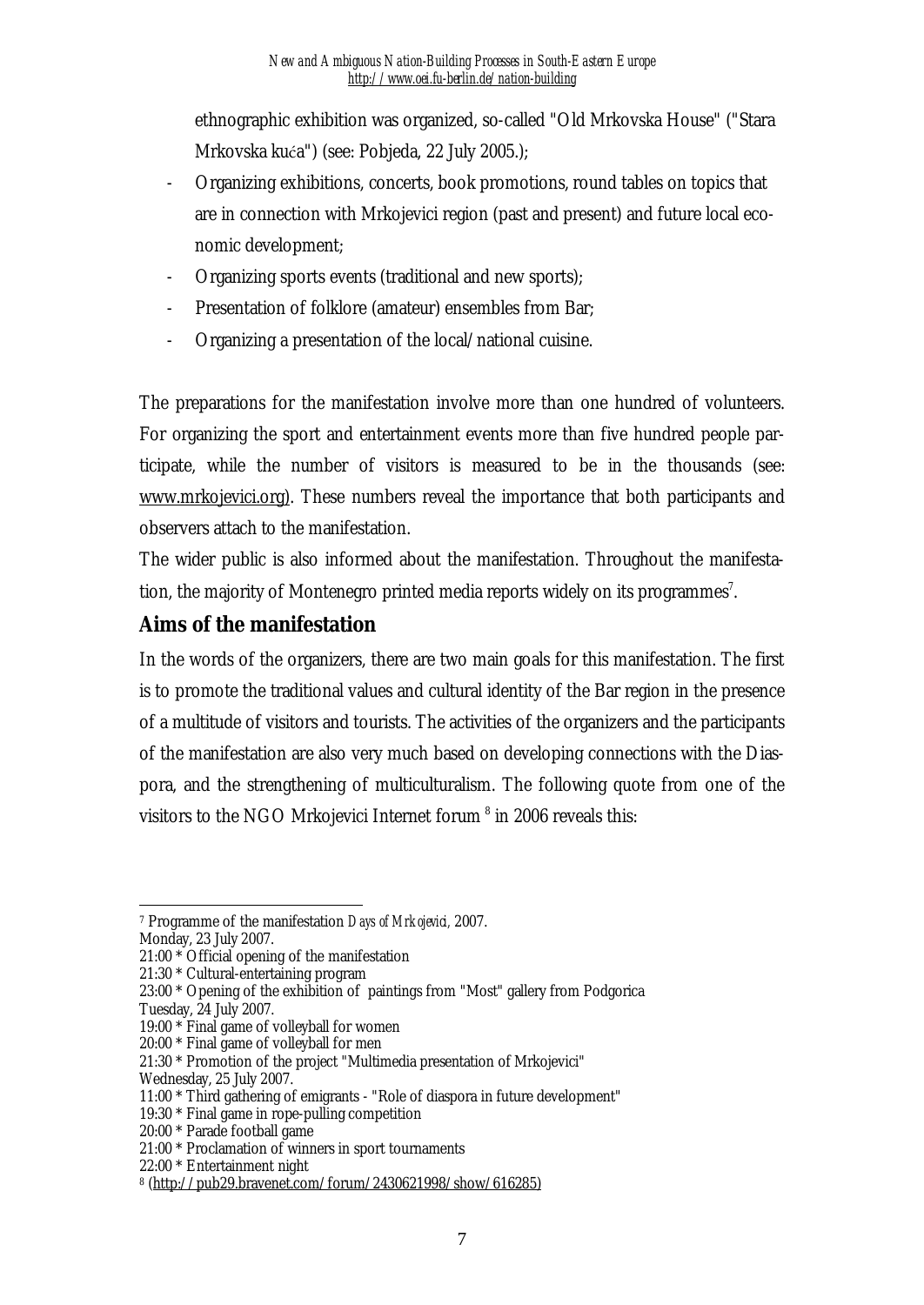"Congratulations for the last two manifestations for *Days of Mrkojevići*- to the organizers and the citizens for setting an example how to socialize and exchange experiences in a positive way. I didn't see any Arbanasi national costume, however, so I would like to suggest for it to be introduced this year, as we all know that we have a close, neighborly relationship with the Arbanasi community. So, next to Montenegrin, also introduce Arbanasi national costume at *Days of Mrkojevići* in 2006." [This suggestion has in fact been taken into consideration (comment L.V.)].

For that matter, national costumes represented at the manifestation are: Muslim<sup>9</sup>, Montenegrin and Albanian, so in that way all three nationalities which participate in the manifestation or living within in the wider area of Mrkojevici are presented.

The other, more pragmatic, goals of the manifestation are in connection with an intention for this relatively undeveloped area (known by its population emigrating on a regular basis), to be revitalized through cultural, tourist, and economic promotion. This would include local population, Diaspora and especially tourists throughout the summer season in Montenegrin coast. To reach out to tourists and attract their attention, instead of using the term manifestation (manifestacija) mass-media has turned to using "fiesta" (fešta), which can be interpreted as a trend of the "fiestazation"<sup>10</sup> of the Montenegrin coast (until recently only carnival contents were called fiestas, in the media, and also in everyday life, in accordance with the primary meaning of the term).

### **Organizers and financiers of the manifestation**

The main initiator and organizer of the manifestation is the local NGO, Mrkojevići. Support is given by the local population of Mrkojevići and the Bar municipality, but also by the state and its local public institutions, by domestic (local), and by foreign nongovernmental organizations<sup>11</sup>. The government of Montenegro provides operative assistance (for example, the Montenegro police department (MUP) lent its helicopter for filming Mrkojevici from air for a multimedia presentation of the area), and also "logistical" support. For instance, with its positive attitude towards manifestation, the government

 $\overline{a}$ 

<sup>9</sup> In Mrkojevici the Islamic faith is predominant.

<sup>&</sup>lt;sup>10</sup> For example: "Traditional fiesta is ending tonight with emigrants and a round table 'Role of diaspora in future development'" - Vijesti, 25.07.2007. (Regional column).

<sup>11</sup> Organization for international help and development (IRD) as a part of the implementation of the "Revitalization of the Community through Democratic Action" program (CRDA program) in southern Montenegro, which is financed by people from America through a USA Agency for international development (USAID) - Informant Emin Duraković, vice president of NGO Mrkojevići for 2006.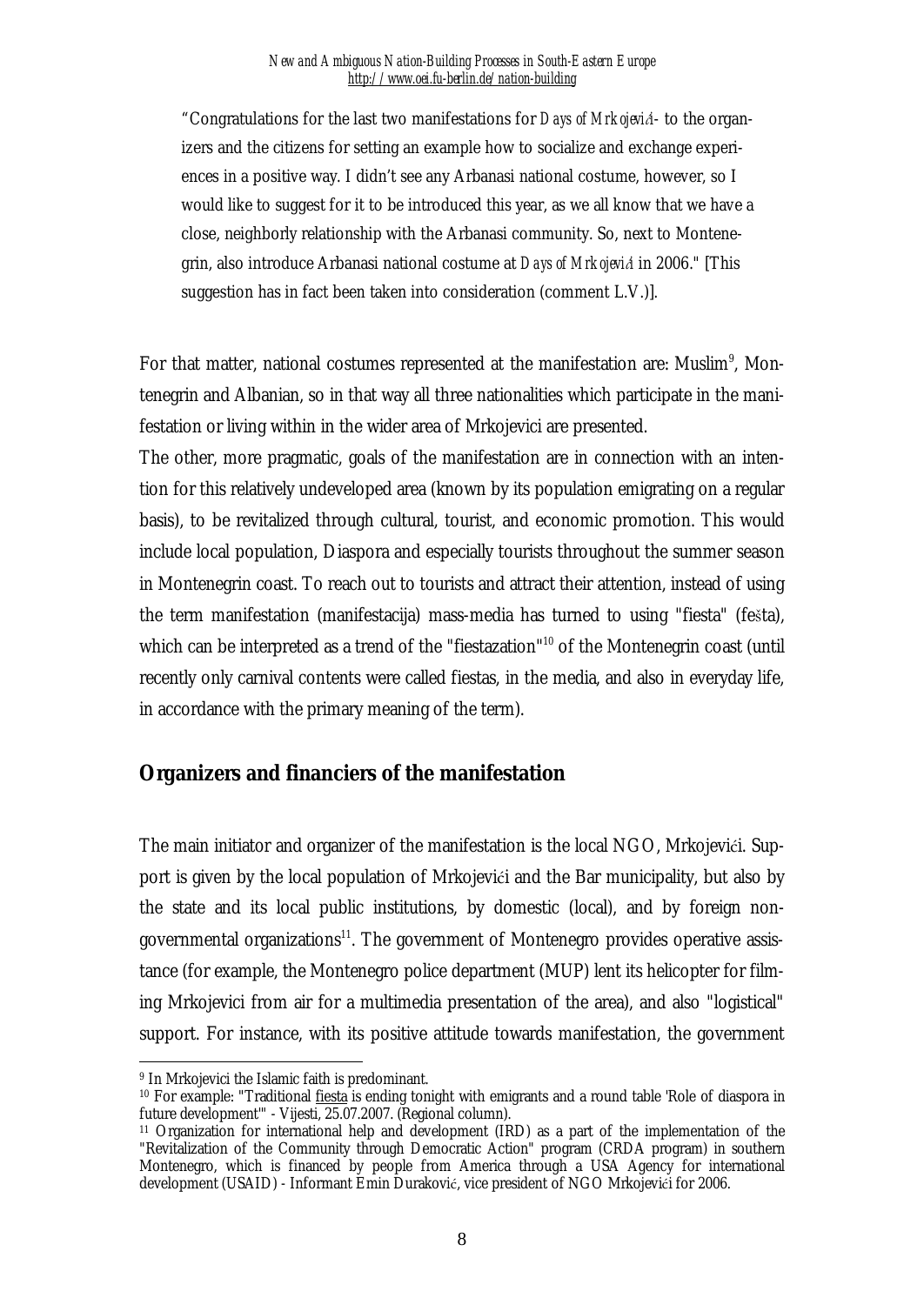encourages other actors to financially participate in realization of the programme. A similar role has been provided by the Bar Tourist organization which provides some technical support, like stage equipment.

But the most important financiers of the manifestation are representatives of diaspora, especially the emigrant societies *Rumija* from Chicago, and *Primorje* from New York (this information was provided by the Executive Board members of the NGO, Mrkojevići). Emigrants have also formed a scholarship fund for the best high school students from this region. The importance of their role can be clearly seen from the fact that the date of the manifestation coincides with the period when the emigrants from Mrkojevici across the world plan their holidays and return to their native home. As I heard from informal conversation with several emigrants from the Bar region, "that is why every year part of the programme is dedicated to the Diaspora and why emigrant gatherings has become a tradition already."

After the first manifestation the board formed the Agriculturist society with the aim of promoting national cuisine as a part of *Days of Mrkojevici*. The promotion was organized primarily amongst the financiers of the manifestation, such as local businessmen, who other then their emotional attachment, also have interest to invest and earn profit.

## **Media promotion**

This manifestation has, until now, been represented in the media mostly through local media (Radio Bar, internet site [www.bar.cg.yu](http://www.bar.cg.yu), internet forum of NGO Mrkojevići), on the state television (TV show *Zapis* on TVCG2), and also through daily newspapers. But this was not done with same intensity and to the same extent (which can show us current political-ideological separations in Montenegro). The research that I intend to conduct in the archive of printed media should confirm this hypothesis in a later study, and could also show oscillations in the amount of information published about *Days of Mrkojevići*. It is evident that this year's manifestation, which I had the opportunity to follow, was reviewed on an everyday basis by the daily paper *Vijesti*, in contrast to *Pobjeda*, which hasn't published anything about the manifestation. Similarly, the daily newspaper *Dan* mentioned Mrkojevići in only one sentence, at the end of an article which reports on upcoming and passed cultural-entertaining events (*Dan*, column *Kultura*, 26 July 2007).

Such a disposition of information is not surprising, taking into consideration the editorial politics of the mentioned daily papers. *Vijesti,* for instance, is viewed in public as "pro-Montenegrin", *Dan* as "pro-Serbian" and *Pobjeda* as a state paper (which means that it is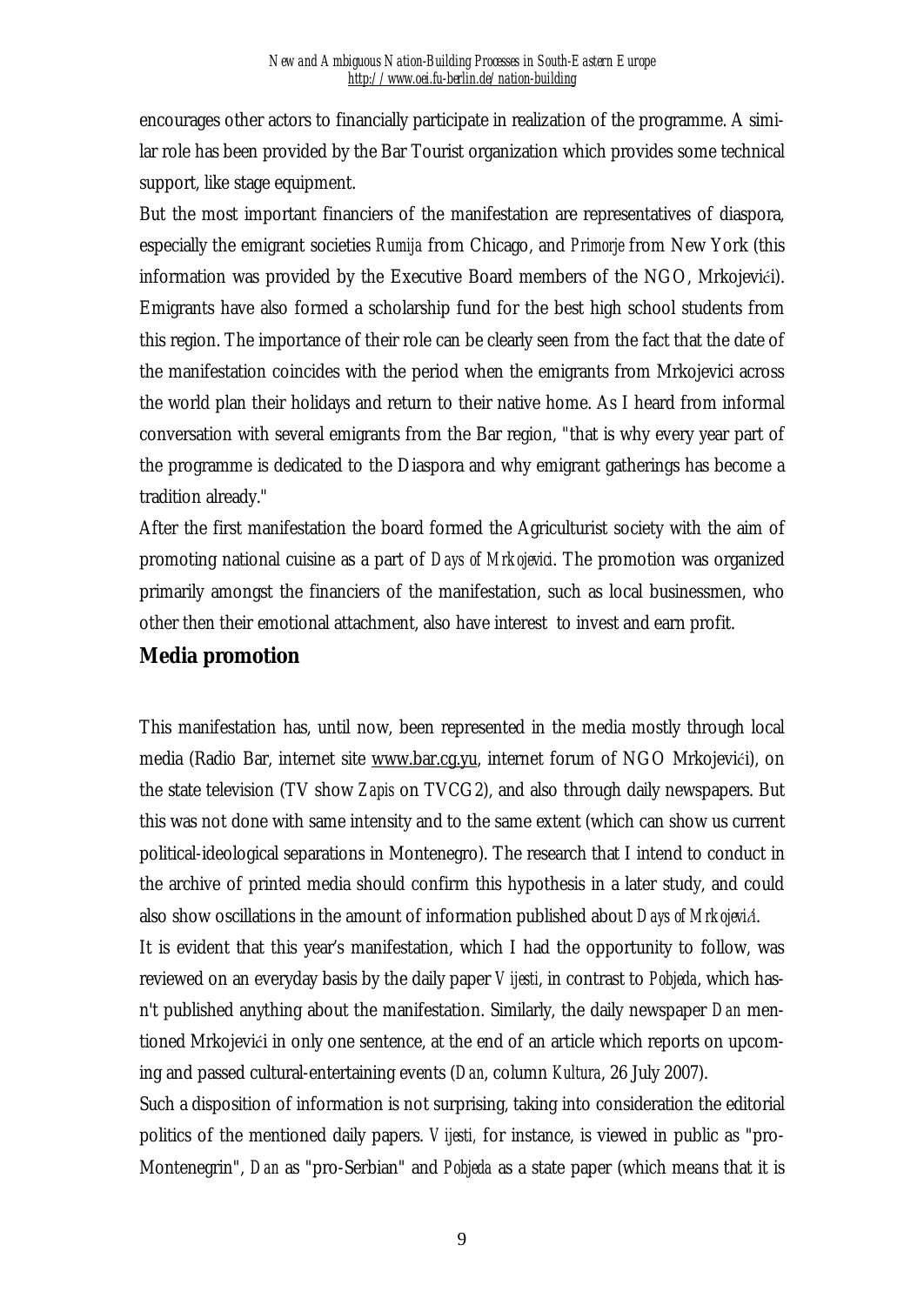governed by "orders" of the contemporary political establishment).<sup>12</sup> The so-called iconography of the manifestation justifies my conclusions that print-media representation depends on editorial politics. In more than a few places, the Montenegrin flag is brought out, and also the souvenirs for sale are based mostly on Montenegrin state symbols (which, in their words, irritates representatives of the so-called pro-Serbian fraction, who openly boycott the current state flag, heraldry, and anthem). Also, the registered guests of last year's manifestation were representatives from the Bar municipality, political parties, representatives of confessional organizations (Bar municipality is in a national and confessional sense one of the most heterogeneous municipalities in Montenegro) $^{13}$ , and they can show characteristics of this (multicultural) manifestation, the treatment from part of political parties, ideological orientations and finally, perception of manifestation in wider public (in this case, more popular in the so-called Montenegrin bloc).

# **Example II: International Summer Carnival (Internacionalni ljetnji karneval) Kotor**

## **History and description of the manifestation.**

This manifestation has been held annually from the end of July till the beginning of August, since 2002 and it has changed from presenting local traditions to becoming more of a national tourist entertainment manifestation. It is linked to two additional manifestations which are held during the summer season in Perast and Kotor, which from a tourist perspective become 'one' in terms of the time and the area that they are held. These two manifestations are Fasinada in Perast, which precedes the carnival and begins on 22 July, and Bokeljska night (Bokeljska noć), which is also held in Kotor after the carnival.

It is important to mention that Kotor hosts summer and winter carnivals. But only the second one concurs with the more traditional carnival processions taking place during the winter season all over the Mediterranean (and larger) area.<sup>14</sup> Tradition was in fact preserved for centuries, but it was interrupted during and after the Second World War, to later be restored in the 1960s. Kotor is well known along the Mediterranean coast for

 $\overline{a}$ <sup>12</sup> Not providing information about the current manifestation can be interpreted as a technical oversight and simple neglect of a journalist, but also maybe viewed as an intentional lack of interest on behalf of the editorial team. Knowing that the referendum was successful, it nonetheless opened many other questions related to the introduction of a new constitution, the regulation of national minorities' position etc.

<sup>&</sup>lt;sup>13</sup> "With emigrants from USA and Europe, observers were presidents of Municipality and local parliament Žarko Pavičević and Branka Nikezić, minister of internal affairs Jusuf Kalamperović and the Bar church representatives." - Vijesti (Regions), 25 July 007.

<sup>&</sup>lt;sup>14</sup> This can be seen from the fact that the Kotor carnival has been a member of an FECC since 2000." (see: [www.kotorkarneval.com\),](http://www.kotorkarneval.com)) whereas the summer carnival hasn't even been institutionalized – comment L.V.)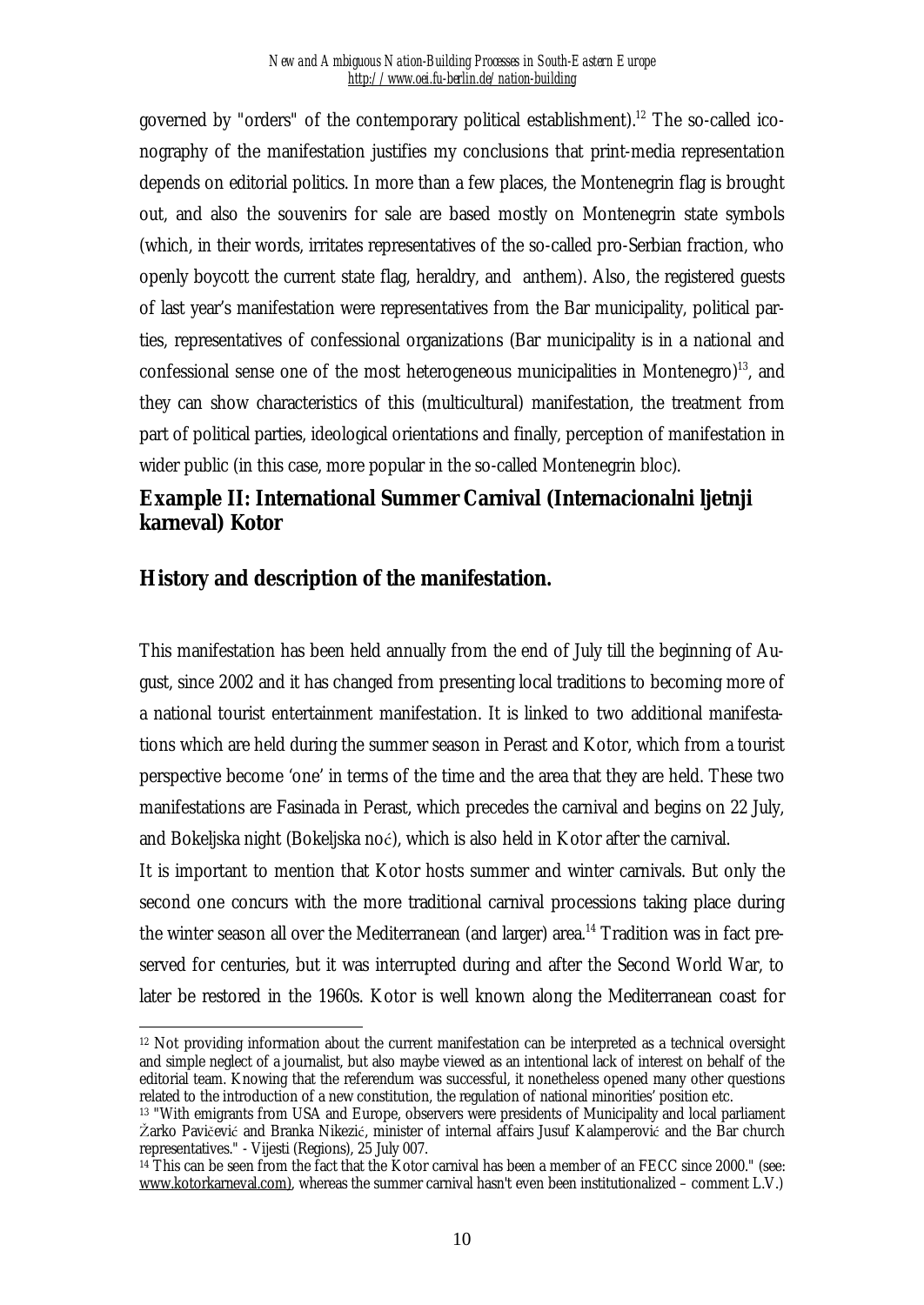manifestations of this type. That is why in this sense only the winter carnival, which is held in February, could be considered for "real" and "old" folklore. However, this discontinuity is in function of "social time" (Kovačević, I. 1985:152) was superseded by the transferal of content (from the old/winter carnival) and by adding new meaning (from the new/summer carnival), especially with the "modernization" of manifestation in the name of tourism and propaganda.

We can, therefore, conclude that in the case of the Kotor summer carnival which I focused on, there is an explicit redefinition of tradition and folklore. This however is not a major point of dispute. On the contrary, popular views reveal "the desire to make these famous carnival fiestas available for everyone, with an atmosphere of dancing, with singing clowns, sailors, aristocrats and fairytale characters; 'Fešta' society is also organizing it in the summer season, as a sort of tourist and cultural manifestation." (see: [www.kotorkarneval.com\)](http://www.kotorkarneval.com).

From personal conversations, it is evident that many of the visitors prefer the summer carnival. This is confirmed by the statement of a spectator, A.B., from Podgorica (one of the interviewed spectators), who visits the summer and winter carnivals on a regular basis. The winter carnival is, in her opinion, more "closed" [the organization is mostly taken care of by the local population, which creates more of an outsider role for those who are not from there, comment L.V.]. The summer carnival, in her words, is of a more cheerful and relaxed nature, even if it is organized with less "authenticity" [which makes visitors feel less like foreigners because there are new contents which are not only locally owned knowledge, comment L.V.].

### **Manifestation goals**

Following the notions of a modern life-style, or the concept of "having fun," additional programmes appear during the summer carnival. Thus we have theater plays, concerts, local cuisine, carnival processions, masks, and various activities on city squares and streets.<sup>15</sup> This is why carnival fiestas are becoming the biggest public entertainment mani-

 $\overline{a}$ <sup>15</sup> *VI International Summer Carnival - 2007.* Programme

<sup>30.07.07.</sup> Ceremonial opening and procession of jugglers - Square of weapons 20:30 Fisherman fest, Muljanska riva, 21:30

<sup>31.07.2007.</sup> Children masquerade, Square of Weapons, 20:30; Mushulja Fesht, Prcanjska Riva, 21:30 01.08.2007. "Bokeska kuzina" - culinary fesht, Pijaca od parila, 21:30 ProMonte Live Jelena Rozga's concert - Square of weapons 22:30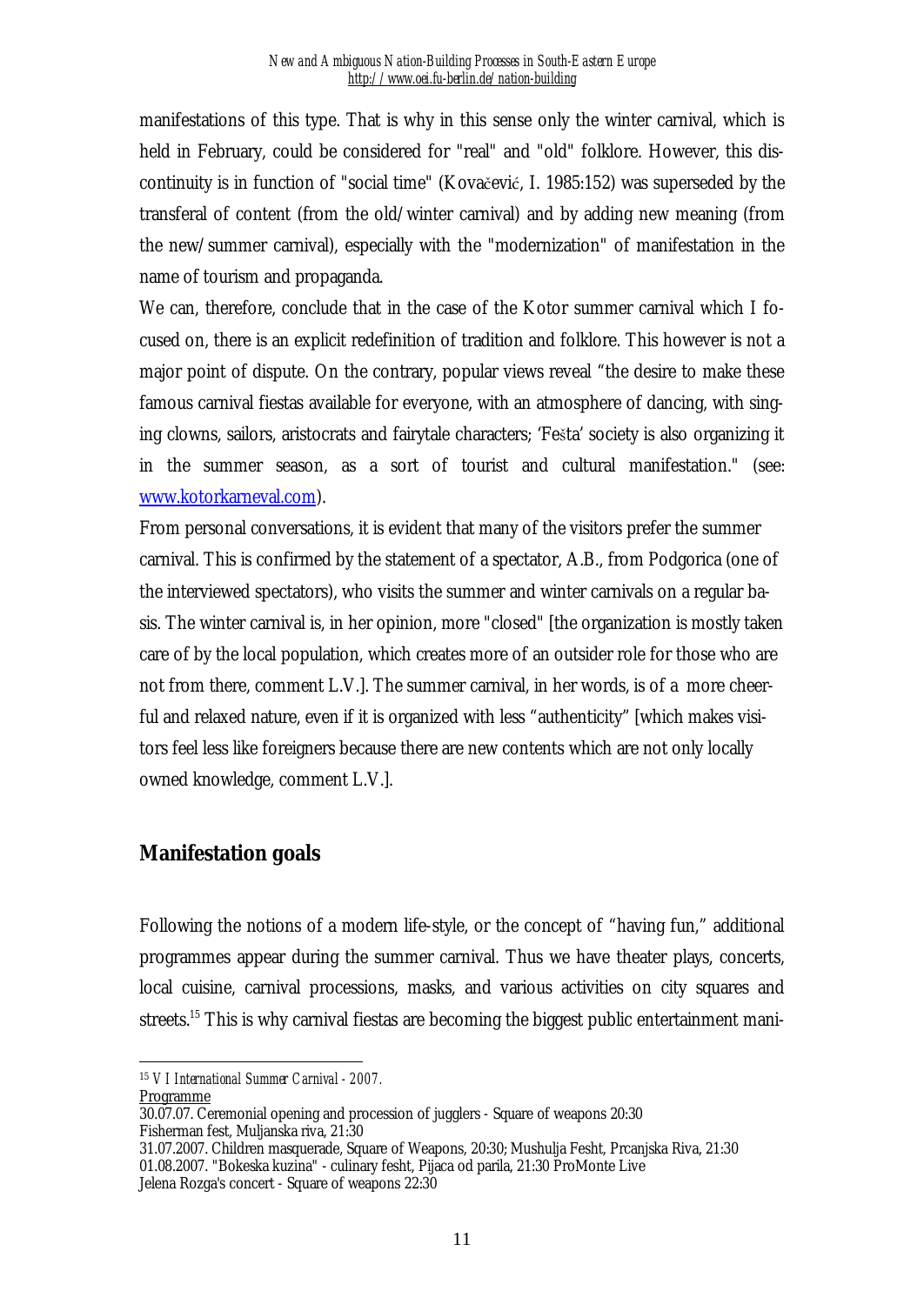festations in Montenegro, visited by tens of thousands of participants and guests (officially, local statistics indicate "around 35,000 participants" - stated by president of society *"Fešta"* V.B. in *Vijesti*, 26 June 2007. (Regions)). At the same time, this is what makes them one of the main promoters of Montenegrin culture, folklore and tourism. On the official site of the Ministry of Tourism, the *Summer Carnival* in Kotor has been represented as one of the main manifestations in Montenegro (see: [www.mtc.cg.yu\)](http://www.mtc.cg.yu)).

The organizer of the carnival is the society *Fešta* in Kotor, and patrons are the Ministry of Tourism of Montenegro, the Kotor municipality, the Montenegro Tourist Organization, and the Kotor Tourist Organization. The *Summer Carnival* of Kotor, along with the one in Perast, is supported by the local population and the local government, as well as by several financiers from state and private companies, whose interest is to promote themselves along with sponsorship. They also practice political favoritism and follow the governing cultural-political course by participating in manifestations that are favored by state and local governments. For example, in addition to the local population, the last year's carnival was also supported by "Jugopetrol" from Kotor, ProMonte, Luka Kotor, JP "Morsko Dobro" etc. For this yea'sr manifestation, sponsors were ProMonte, Nikšičko Brewery (general sponsors), as well as golden, silver, and bronze sponsors amongst which are "Jugopetrol", "Lovćen osiguranje", "Ju Briv", "Autoboka", "Plantaže", Hipotekarna Banka, "Knjaz Miloš", and the agency "Karampana".

The transformation of the carnival from local "fiesta" to a manifestation of state importance (but also of private and corporate profit) can be traced through the selection of sponsors. From year to year they are more powerful, and also, the propaganda material for the manifestations becomes more pronounced. In a symbolical, but also a marketing sense, the main goal is to promote Montenegro in every possible way, as a country of Mediterranean heritage.

### **Conclusion**

 $\overline{a}$ 

Every folklore manifestation involves organization and realization based on specific examples. The process of organization consists of well-defined goals with a clear direction,

<sup>02.08.2007.&</sup>quot;Maskirana Boko" - Boka under masks - Abrum Brodom, Kotor - Prcanj - Perast - Kotor, 20:00

<sup>03.08.2007.</sup> "Najmasakaraniji grade", music happening & presentation of carnival groups, Square of Weapons 21:00

<sup>04.80.2007.</sup>International summer carnival Povorka, Main city street, 21:00 Carnival Night - Old City Squares [\(www.radikotor.com\)](http://www.radikotor.com))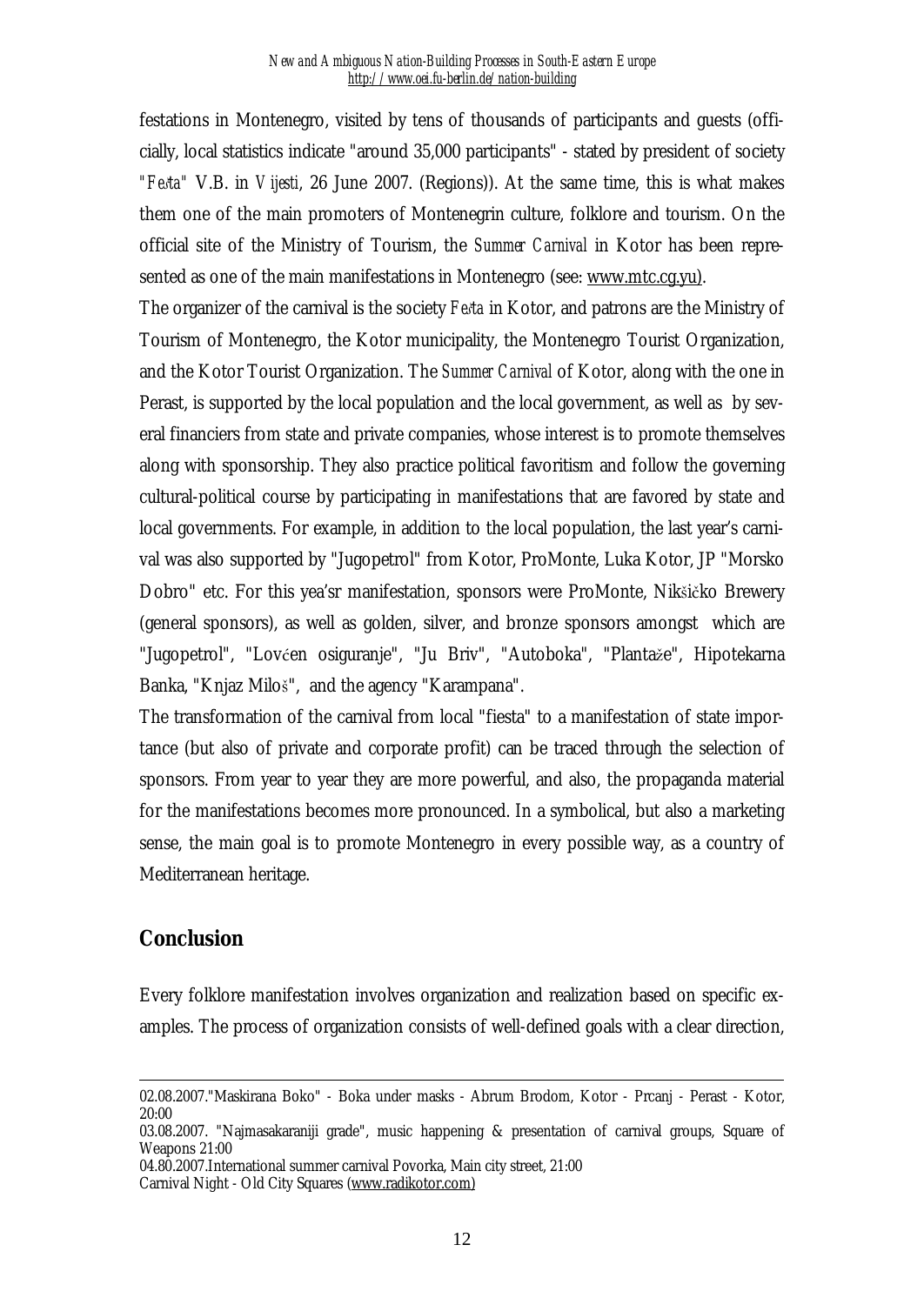content, and budget. The realization of an event also consists of the co-ordination of different actors, and the role division and distribution of contents. Folklore manifestations also function by the well-known rules of public scene and media. As Lukić-Krstanović has put it: "in designing folklore creativity there are many actors and mediators involved. In that kind of stylization, folk creativity becomes a virtual act - arranged, adapted and recreated into a new authenticity" (Lukić-Krstanović, M. 2004: 55). That is why we can speak of traditional and contemporary, or, symbolic and pragmatic aspects of folklore manifestations.

The *Days of Mrkojevići* manifestation incorporates the idea of a multi-ethnic society. Moreover, this event emphasizes this idea on the basis of promoting tolerant relationships by encouraging people to live together despite the existing differences. The main idea of this manifestation is to promote Montenegro as a multicultural and multi-ethnic state by the means of a local event, which is taken as an ideal model. This is an entirely different approach from the manifestation promoted during socialism (which existed in Montenegro until recently) where the ideas of multi-ethnicity did not exist or was based on the Yugoslav concept of brotherhood and unity. According to this idea, all forms of folklore have been reduced to the "art of working people" (Bošković-Stulli, M. 1983: 14). The carnival in Kotor also, in a way, incorporates ideas of multiculturalism, but it gives that a secondary meaning, moving from the local over to the state and to a wider national and international (Mediterranean) cultural space. This event, however, continues to uphold its main function of transforming local folklore heritage into a tourist attraction (which it already is) and to contribute to creating a new contemporary image of Montenegro as a Mediterranean state. This is apparent from the fact that over the course of the last few years there was a transfer from coastal carnivals, organised strategically by the state establishment, to areas throughout the entire region of Montenegro. Thus, in addition to the coastal cities of Kotor, Herceg Novi, and Budva, "traditional" carnivals are now being organized in some non-coastal places like Tuzi, which is next to Podgorica. I also mentioned other current folklore manifestations in Montenegro, which I intend to analyze in the future. They will also reveal multiple and symbolic features. Their contents

are national and "mythical", but also economic and profit oriented (advertisement). They influence national identification, but they also become a product or advertisement for a product ready to be sold local commodities such as agricultural products from a region, or the act of the mass "consumption" of local scenery, local cuisine, local legends, etc. -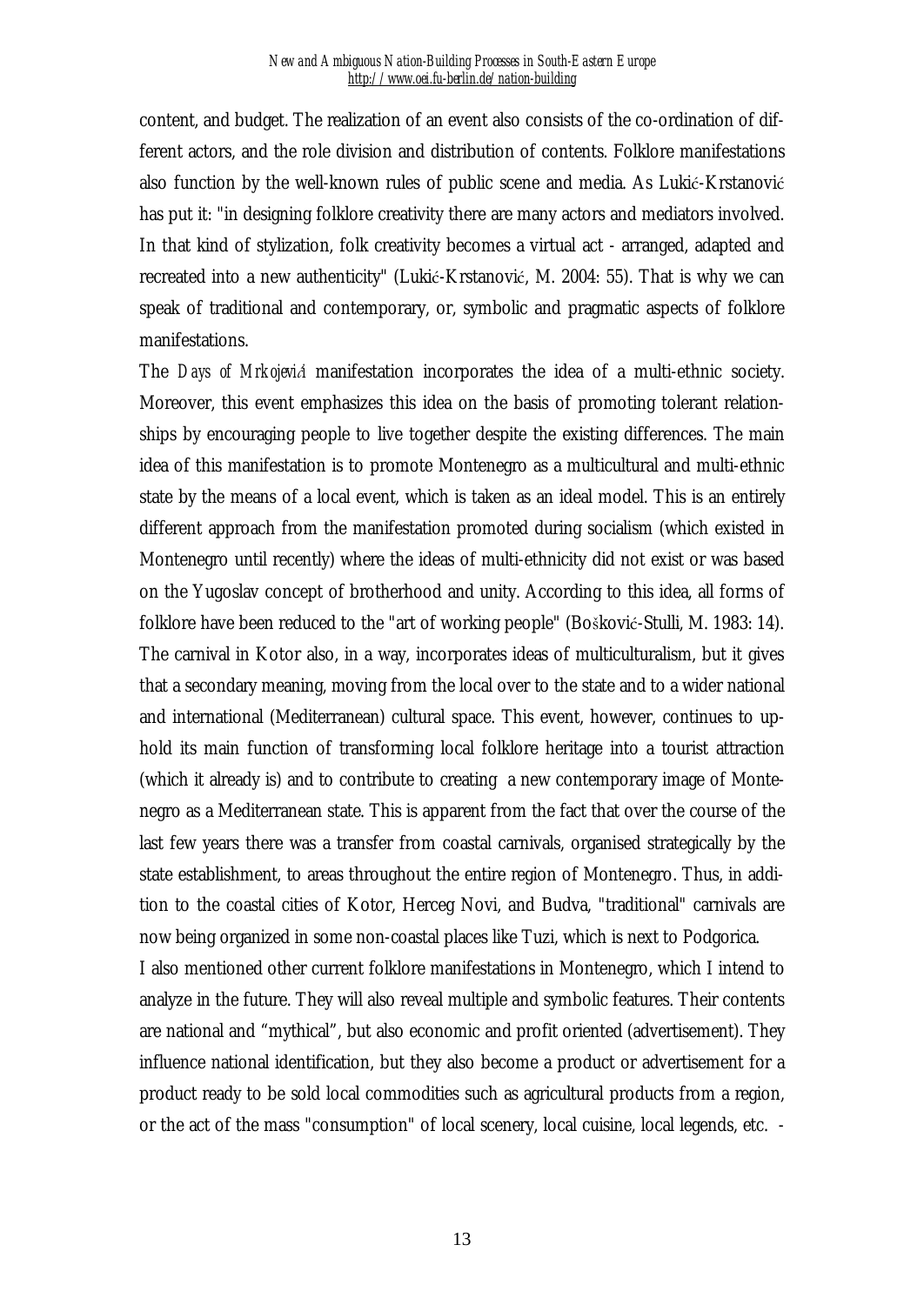this all becomes the driving force behind these events, for the tourist promotion of the country.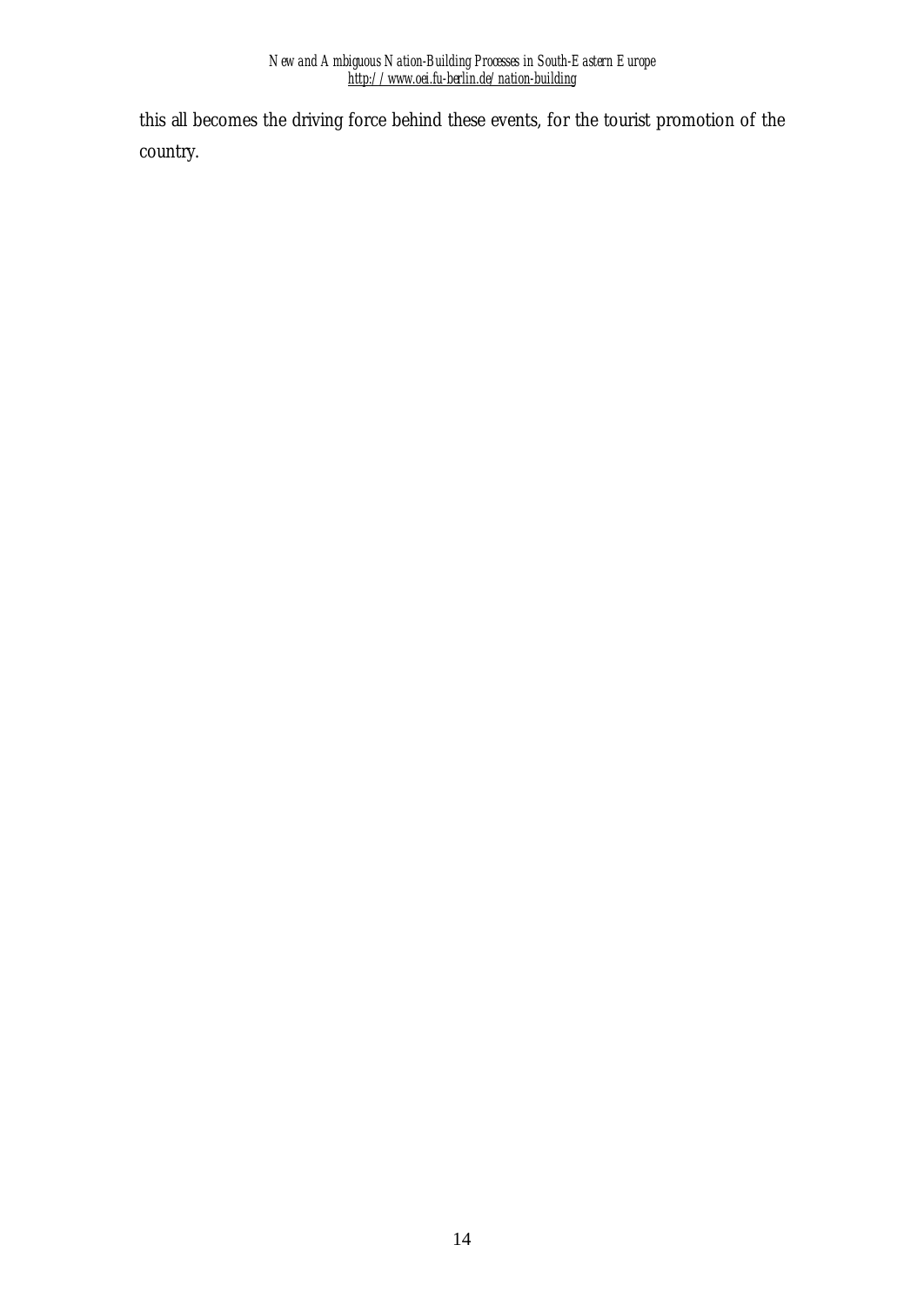# **References**

#### **Newspapers**

Dan

Vijesti

Pobjeda

### **Internetsources**

[www.bar.cg.yu](http://www.bar.cg.yu) [www.barinfo.cg.yu](http://www.barinfo.cg.yu) [www.dan.cg.yu](http://www.dan.cg.yu) [www.durmitorcg.com](http://www.durmitorcg.com) [www.kotorkarneval.com](http://www.kotorkarneval.com) [www.monitor.cg.yu](http://www.monitor.cg.yu) [www.mrkojevici.org](http://www.mrkojevici.org) [www.mtc.cg.yu](http://www.mtc.cg.yu) [www.perast.cg.yu](http://www.perast.cg.yu) [www.pobjeda.cg.yu](http://www.pobjeda.cg.yu) [www.radiokotor.com](http://www.radiokotor.com) [www.scalaradio.com](http://www.scalaradio.com) [www.sslo.oneworld.net](http://www.sslo.oneworld.net) [www.vijesti.cg.yu](http://www.vijesti.cg.yu) [www.visit-montenegro.com](http://www.visit-montenegro.com)

### **Bibliography**

**Bošković-Stulli, Maja** (1983): Usmena književnost - nekad i danas, Beograd: Prosveta. **Đordjević,** Jelena (1997): Političke svetkovine i rituali, Beograd: Dosije-Signature. **Kajoa, Roze** (1986): Teorija praznika, Beograd: Časopis Kultura, br. 73-74-75. **Kovačević, Ivan** (1985): Semiologija rituala, Beograd: XX vek. **Krstanović-Lukić, Miroslava** (2004): Folklorno stvaralaštvo u birokratskom kodu, Beo-

grad: GEI SANU, LII, 53 -56.

**Maners D. Lynn**, (2000) Clapping for Serbs. Nationalism and Performance in Bosnia and Hercegovina, in: J.M. Halpern, D.A. Kideckel (eds) Neighbours at War: Anthropological Perspectives on Yugoslav Ethnicity, Culture and History.Univ. Park, PA: Pennsylvania State University Press, 302-15.